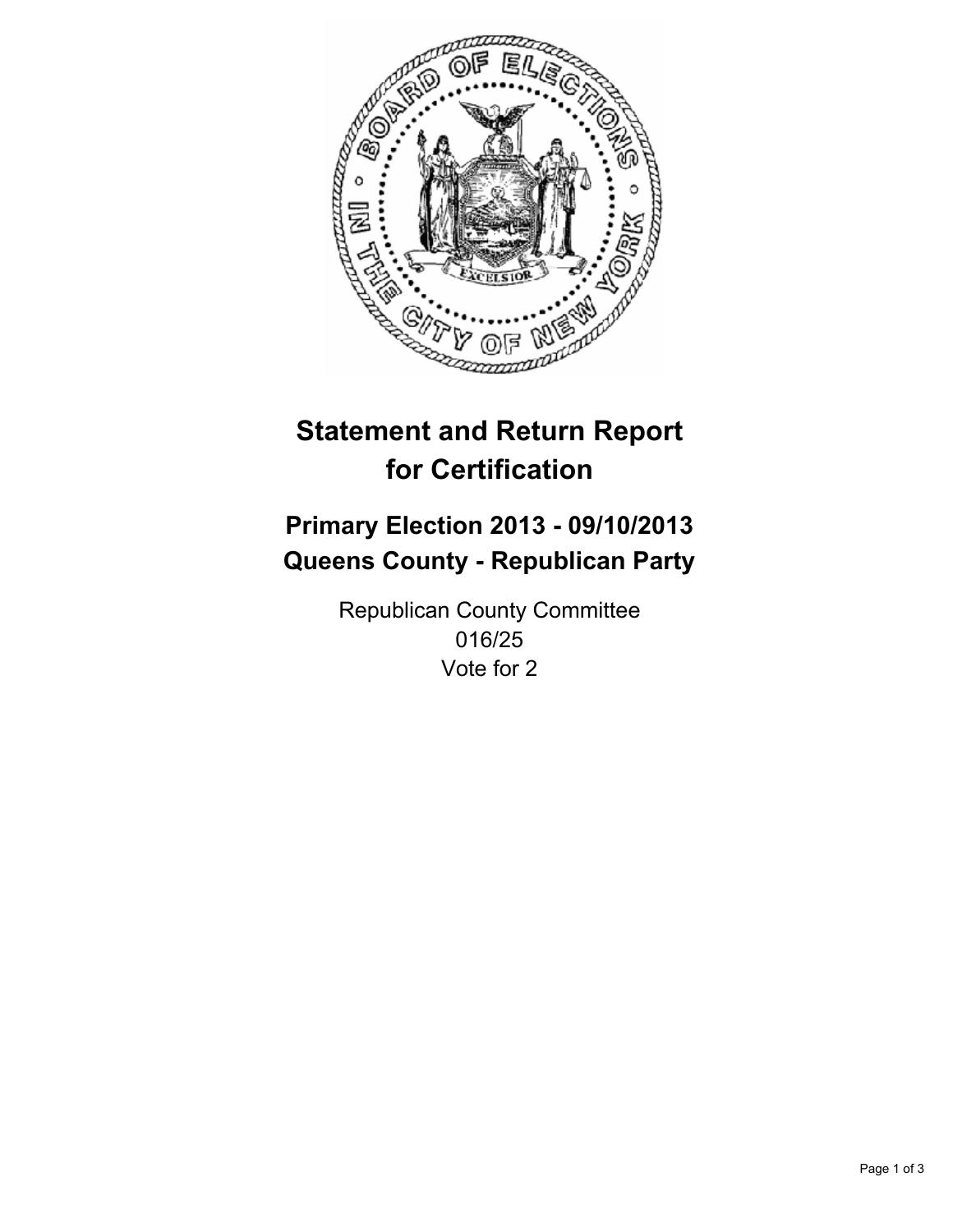

## **Assembly District 25**

| 0        |
|----------|
|          |
| 0        |
| $\Omega$ |
| 0        |
| 14       |
| 8        |
| 5        |
| 2        |
| 29       |
|          |